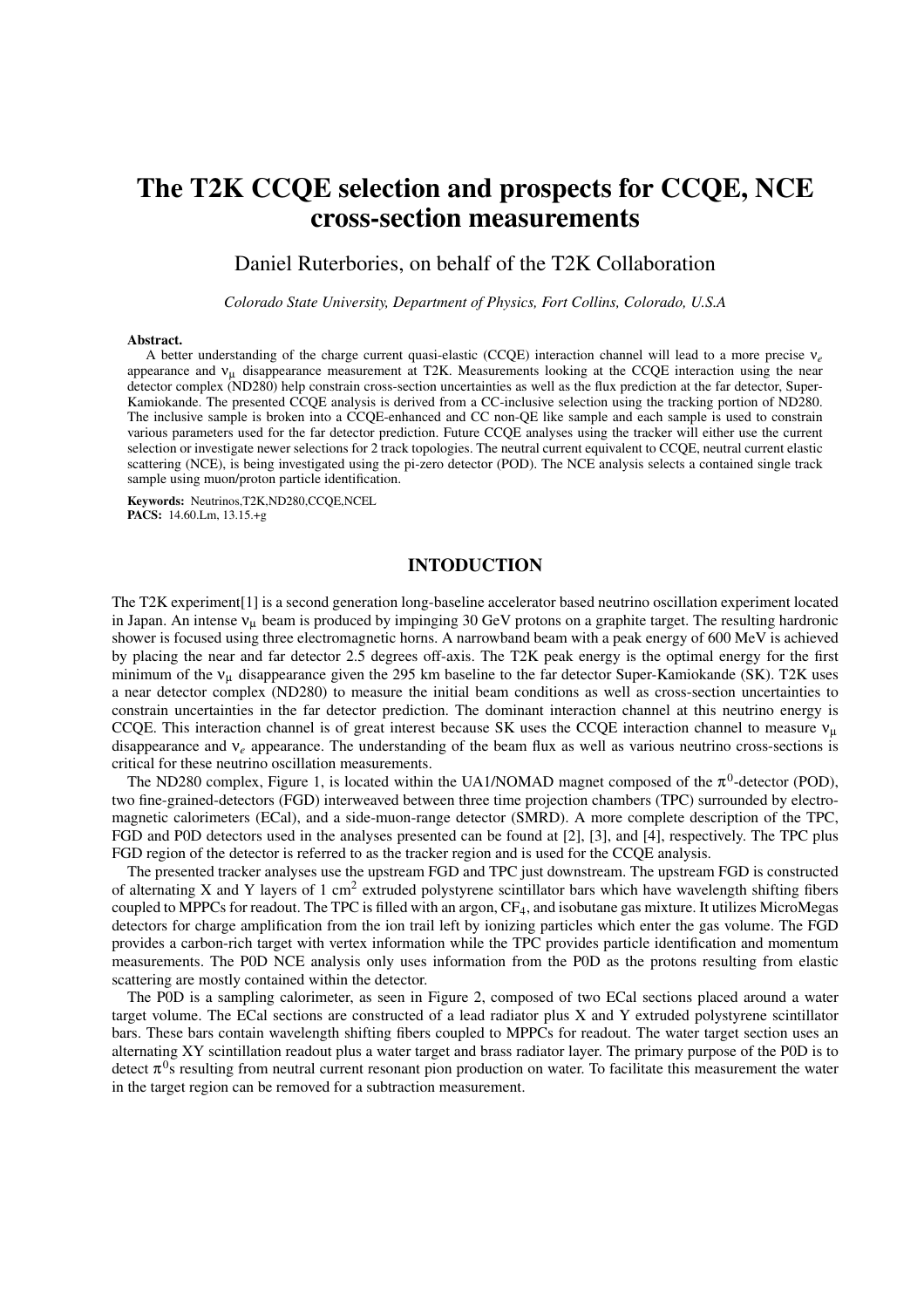





FIGURE 2. P0D construction with a removable water target region

### CURRENT CCQE SELECTION AND USE

The tracker CCQE selection is derived from the CC-inclusive selection using the upstream FGD as a target. This selection selects events where a muon-like particle originates in the fiducial volume of the FGD and is detected in the TPC just downstream of the FGD. The TPC provides particle identification as well as an accurate measure of the muon's momentum. The CC-inclusive sample is further broken down into a CCQE-like and CC non-QE-like (CCnQE) sample with the introduction of two additional criteria: a second track condition and a Michel electron cut. It was determined the proton from the CCQE interaction is less likely to propagate into the TPC when compared to the  $\pi^+$  from resonant pion production. As a result, if a second track is present in the TPC the event is classified as a CCnQE event. The analysis also searches for a Michel electron in the FGD. If a Michel electron is detected the event likely came from a non-QE event and is rejected as a CCQE candidate. The CCQE-like momentum and angle distributions can be seen in Figure 3. The sample is mostly forward going CCQE events with a peak muon momentum at ∼500 *MeV c* .

The CCOE and CCnOE samples are each broken down into 20 momentum-angle bins. The bin boundaries are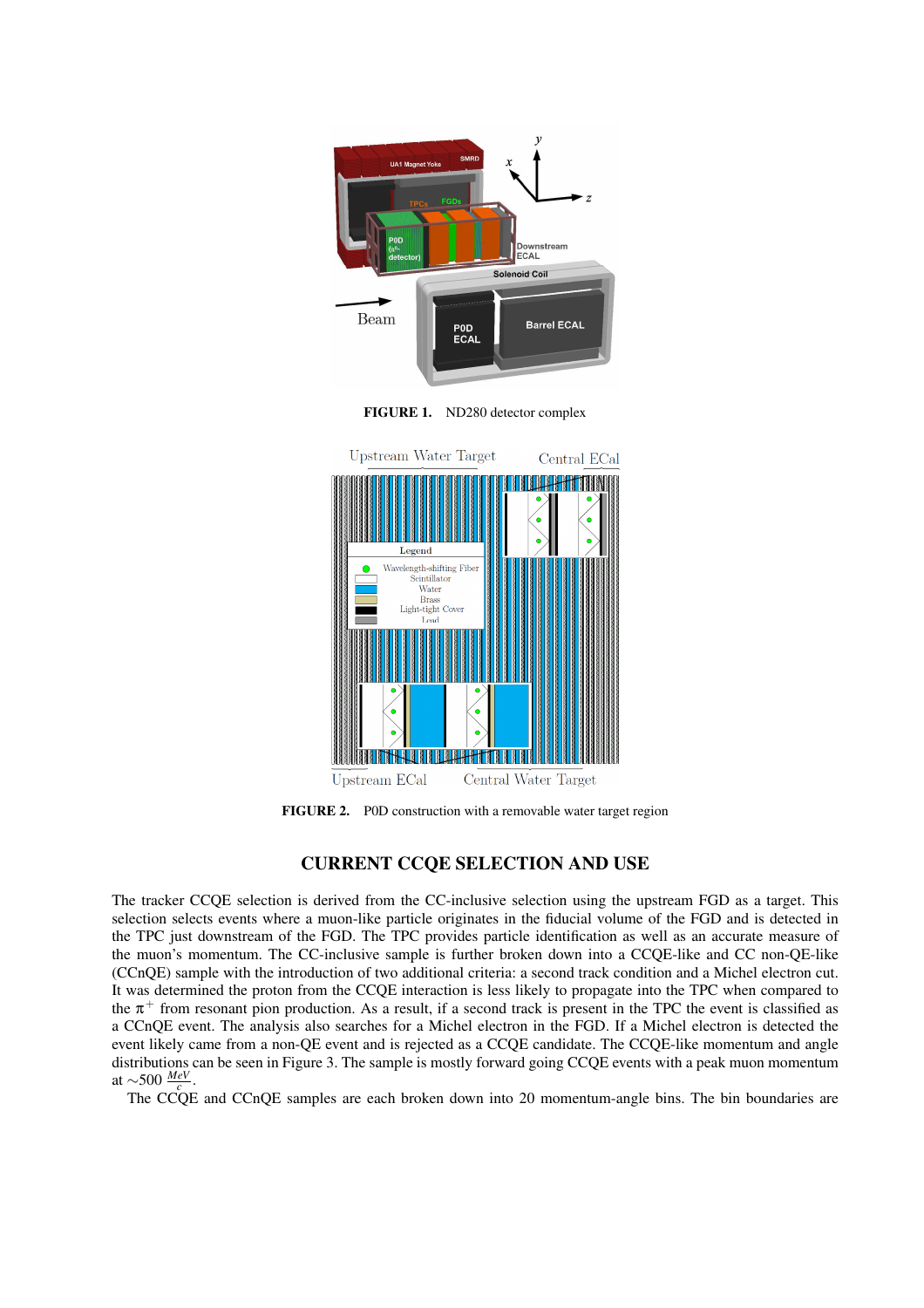

FIGURE 3. CCQE Selection: Muon momentum (l) and angle (r)



FIGURE 4. Example fractional errors for the forward going angle bin (l) and event selection in p-θ bins (r)

determined by the following criteria: keep bin content to at least 20 events, equalize bin content across the momentum angle bins and have bin widths larger than the detector resolution to keep bin to bin migrations from detector effects to a minimum. The result is smaller bins in the forward angles with muon momenta in the peak region. One important systematic uncertainty to highlight investigates the migration of events between the CCQE and CCnQE sample via final state interactions. A certain fraction of the resonant pion interactions will end up with no pions exiting the target nucleus due to various pion re-interactions in the nucleus, one of many types of final state interactions. The pion interactions are reweighted with 5 parameters. A set of 16 parameter sets ,varying these 5 parameters, were selected to represent a "1- $\sigma$  contour". The parameter sets include values for pion absorption fractions, quasi-elastic scattering as well as inelastic scattering for low and high energy interactions. All systematics are evaluated and passed on in the form of a 40x40 covariance matrix: a 20x20 matrix for each selection along the diagonal along with crossterms off diagonal. An example angle bin,  $0.94 < cos(\theta) < 1$ , as a function of muon momentum can be seen in Figure 4 along with the selection breakdown as a function of angle and momentum. The selection is currently statistically limited using this binning scheme.

The CCQE/CCnQE selections are then used as an input into a fit to provide constraints on parameters used for the prediction at the far detector for the oscillation analysis. The fit takes external constraints on the beam flux from NA61/Shine and beam monitors and cross-section constraints from MinBooNE data fits to NEUT, the Monte Carlo generator used by T2K, which were cross checked with data from the K2K, SciBooNE, and NOMAD experiments. The initial CCQE related parameter values and the respective errors before and after the fit are shown in Figure 5. The central value of  $M_A^{QE}$  is largely unaffected but the error was reduced from 0.45 to 0.19 GeV. In addition, the central values for the 0-1.5 GeV and 1.5-3.5 GeV CCQE normalization parameters decreased by  $\sim$  6% and  $\sim$  8% respectively with a  $\sim$  15% decrease in the error.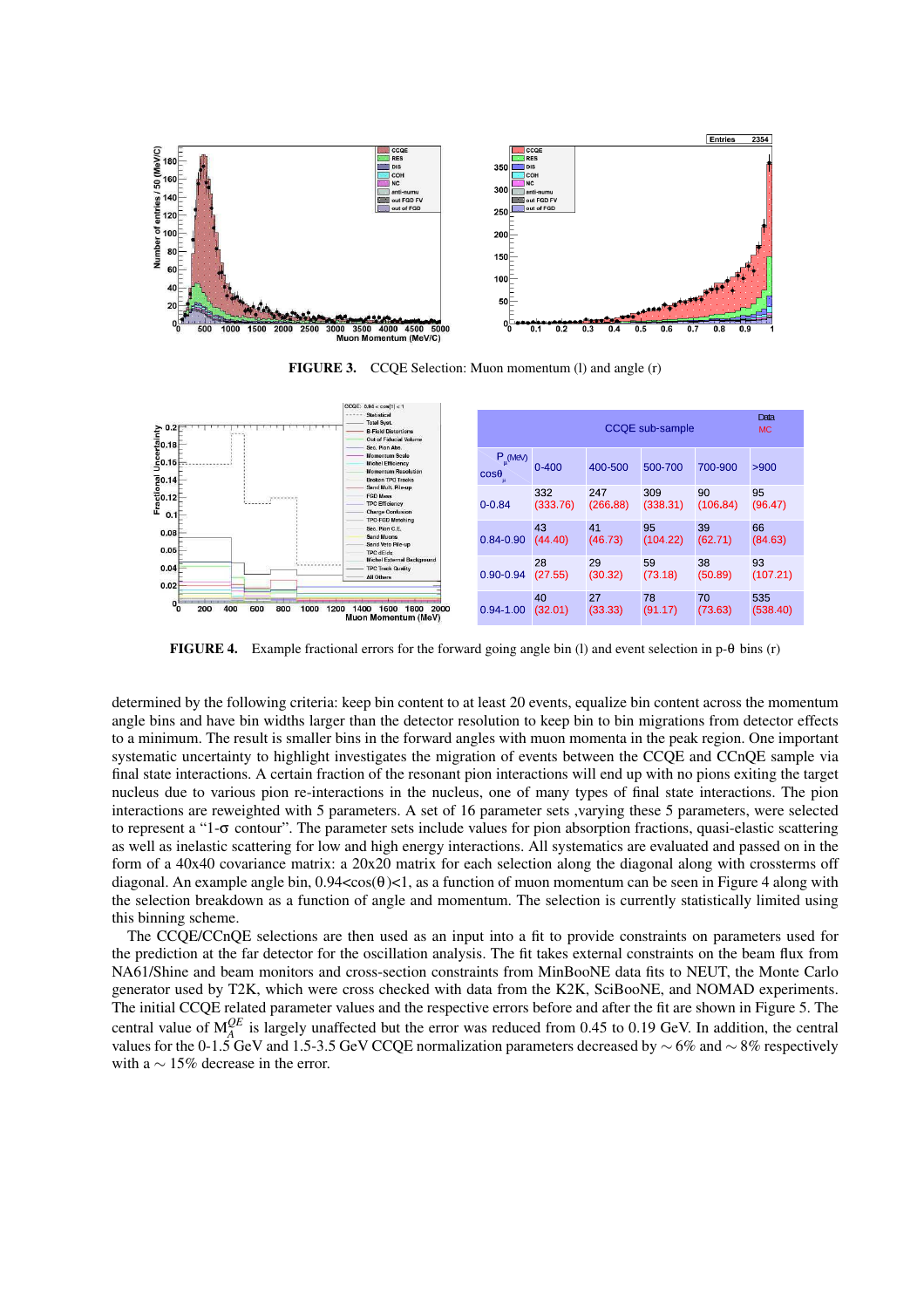|                               | <b>Prior Value and</b><br><b>Uncertainty</b> | <b>Fitted Value and</b><br><b>Uncertainty</b> |
|-------------------------------|----------------------------------------------|-----------------------------------------------|
| $M_{\lambda}^{QE}$ (GeV)      | $1.21 \pm 0.45$                              | $1.19 \pm 0.19$                               |
| <b>CCQE Norm. 0-1.5 GeV</b>   | $1.000 \pm 0.110$                            | $0.941 \pm 0.087$                             |
| CCQE Norm. 1.5-3.5 GeV        | $1.00 \pm 0.30$                              | $0.92 \pm 0.23$                               |
| <b>CCQE Norm. &gt;3.5 GeV</b> | $1.00 \pm 0.30$                              | $1.18 \pm 0.25$                               |

FIGURE 5. Prior and post fit values for CCQE parameters



**FIGURE 6.** Proton kinetic energy residuals (1) and reconstructed  $Q^2$  (r)

# FUTURE CCQE ANALYSES

Current analyses in the ND280 tracker are beginning to study the CCQE cross-section. One analysis uses the presented CCQE-like selection to determine an effective  $M_A^{QE}$  fitting over bins of neutrino energy. Another analysis looks specifically at a 2 track topology with the interaction vertex originating in the FGD and some combination of the 2 tracks contained in the FGD or exiting into the TPC just downstream of the target FGD.

#### **NCE**

There is currently an analysis in the P0D looking at NCE interactions. The event selection consists of a single contained proton-like track originating in the water target by utilizing particle identification, developed for this analysis, to remove the dominant CCQE background. Once a suitable proton-like track is identified the proton kinetic energy is estimated using the integration of the  $\langle \frac{dE}{dx} \rangle$  over the various materials in the detector. The current energy reconstruction residuals can be seen in Figure 6. Once the kinetic energy of the proton is determined an estimation of the interaction  $Q^2$  can be made using a stationary target assumption, eq 1, as seen in Figure 6.

$$
Q_{rec.}^2 = 2m_p T_p \tag{1}
$$

Current studies are centered around reducing backgrounds, although indications are the remaining backgrounds are largely irreducible. A data driven method for measuring the external neutron background is underway as this background is difficult to simulate with minimal information about the surrounding detector hall.

#### ACKNOWLEDGMENTS

I would like to thank the cross-section subgroup in the T2K experiment for their suggestions and discussion. In particular, I'd like to thank Kendall Mahn and Bruce Berger for their suggestions and discussion. I would also like